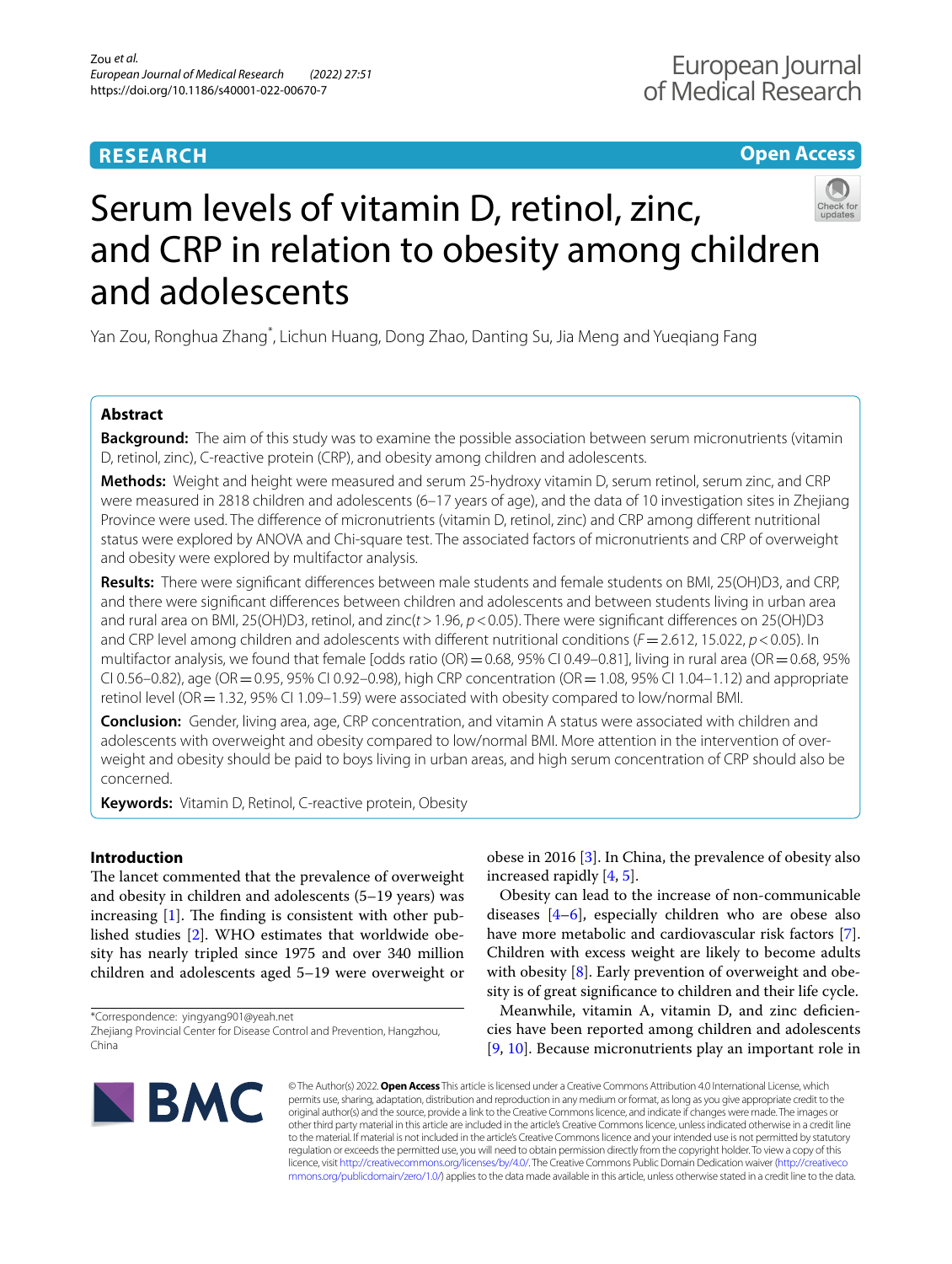energy metabolism, it is necessary to study the relationship between micronutrients and obesity. C-reactive protein (CRP), as an indicator of low-grade infammation, has been considered a possible risk factor for cardiovascular diseases associated with obesity  $[11]$ , and CRP also plays as a major determinant of central obesity  $[12]$ . This study intends to learn the possible association between serum micronutrients, CRP, and obesity among children and adolescents.

## **Methods**

## **Study design**

The data of this study are from the China National Nutrition and Health Survey 2016–2017(CHNNS2016–2017). Children and adolescents from 10 investigation sites in Zhejiang Province were selected as participants to form provincial representative sample of Zhejiang Province.

Field investigation, physical examination, and blood specimen collection were conducted between September 2016 and November 2017 in the sampling site. The nutritional status of children and adolescents were evaluated, and their level of micronutrients (vitamin D, Retinol, Zinc), and CRP were measured. The obesity of children and adolescents was the outcomes and the level of micronutrients (vitamin D, Retinol, Zinc) and CRP were the exposures to be explored.

#### **Sampling method and study population**

The data of this study are a part of the China National Nutrition and Health Survey 2016–2017, and that was a cross-sectional survey designed to examine the health and nutritional status of children and adolescents. In the China National Nutrition and Health Survey 2016–2017, stratifed multistage probability sampling method was used and there were 10 surveillance sites, including urban and rural area of Zhejiang provincial coverage. According the plan of the survey, at least 280 children and adolescents between 6 and 17 years old in each surveillance site should be interviewed. In this analysis, a total of 2818 participants were included and children and adolescents with concomitant pathological conditions were excluded.

Ethics approval was obtained from the Ethical Committee of Zhejiang Provincial Center for Disease Control and Prevention. All student guardians provided written informed consent after the research protocols were carefully explained to them. Thus, informed consents from the parents/guardians of all participants were received.

#### **Measurements and data collection**

Demographic information was collected by general information questionnaire. Anthropometrical measurements were conducted by well-trained health workers of local community health center who followed a reference protocol recommended by the WHO [\[13](#page-5-5)]. Height was measured without shoes to the nearest 0.2 cm using a portable SECA stadiometer, and weight was measured without shoes and in light clothing to the nearest 0.1 kg on a calibrated beam scale. Body mass index (BMI) was calculated as weight (kg)/height  $(m)^2$ . The BMI thresholds for low weight, overweight, and obesity are based on the screening stand since diferent age and diferent gender have diferent thresholds. Overweight and obesity were defined by the BMI cut-off points recommended in "Screening for overweight and obesity among schoolage children and adolescents" (WS/T 586-2018) and low weight was defined by the BMI cut-off points recommended in "Screening standard for malnutrition of school-age children and adolescents" (WS/T 456-2014). Blood samples were collected to detect the concentration of retinol, and we judged marginal defciency and defciency of vitamin A among children and adolescents by boundary values of serum retinol level in "Method for Vitamin A defciency screening" (WS/T 553-2017). Blood samples were collected to detect the concentration of 25-hydroxyvitamin D [25(OH)D], and according to standards recommended by the American endocrine association, we judged defciency and inadequacy of vitamin D among children and adolescents by boundary values of the concentration of 25-hydroxyvitamin D  $[25(OH)D] [14].$  $[25(OH)D] [14].$  $[25(OH)D] [14].$ 

#### **Statistical analysis**

All the data were analyzed with SAS9.4 (SAS Institute Inc., Cary, NC, USA). Continuous variables were present in the form of mean and standard deviation (SD). Category variables were present in the form of number and percentage. The difference of micronutrients (vitamin D, retinol, zinc) and CRP among diferent nutritional status were explored by ANOVA and Chi-square test. Reported  $p$  values were not corrected for multiple testing. The associated factors of micronutrients and CRP of overweight and obesity compared to low/normal BMI were explored by multifactor analysis, respectively (Logistic regression, Backward method). A two side *p*<0.05 was utilized to assess statistical signifcance.

### **Results**

### **Subject characteristics**

Totally, there were 2818 children and adolescents included in this study, and males accounted for 50.2%. The prevalence of low weight, eutrophic, overweight, and obese was 6.7%, 59.2%, 22.9%, and 11.2%, respectively. The serum concentration of 25(OH)D3, retinol, zinc, and CRP were 2.8 ng/mL (SD, 0.7 ng/mL), 2.7 mg/dL (SD, 0.6 mg/dL), 110.9 mg/dL (SD, 42.6 mg/dL), and 1.0 mg/ dL (SD, 4.1 mg/dL), respectively.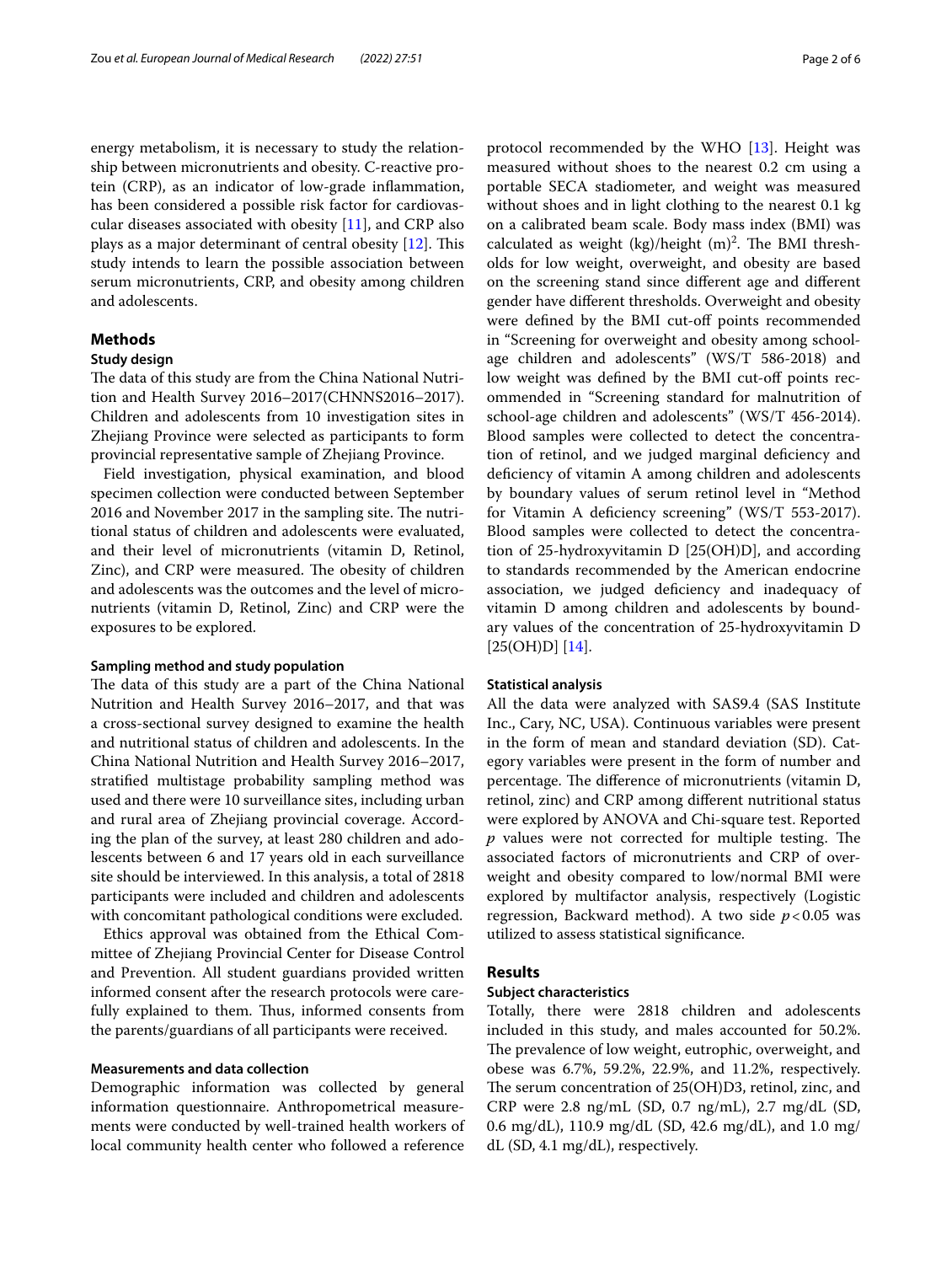## **Serum levels of 25(OH)D3, retinol, zinc, and CRP characteristics**

The BMI, serum concentration of 25(OH)D3, and CRP in males were  $18.6 \text{ kg/m}^2$ , 2.9 ng/mL, and 1.2 mg/dL, respectively, and higher than that in females (*t*>1.96,  $p < 0.001$ ). The serum concentration of 25(OH)D3 and zinc in children was 2.7 ng/mL and 107.0 mg/dL, respectively, higher than that in adolescents $(t > 1.96, p < 0.001)$ . The BMI and serum concentration of retinol in children were  $18.7 \text{ kg/m}^2$  and  $2.8 \text{ mg/dL}$  respectively, and lower than that in females  $(t > 1.96, p < 0.001)$ . The BMI and serum concentration of retinol among children and adolescents living in urban areas were 18.7  $\text{kg/m}^2$  and 2.8 mg/mL respectively, and higher than those living in rural areas  $(t > 1.96, p < 0.001)$ . The serum concentration of 25(OH)D3 and zinc among children and adolescents

living in urban areas were 2.7 ng/mL and 107.0 mg/dL, respectively, and lower than those living in rural areas (*t*>1.96, *p*<0.001) (Table [1\)](#page-2-0).

There were significant differences on serum concentrations of 25(OH)D3 and CRP among children and adolescents with diferent nutritional conditions (*F*=2.612, 15.022,  $p < 0.05$ ). The concentration of 25(OH)D3 and CRP among children and adolescents with obesity were 2.9 ng/mL and 2.4 mg/dL, respectively, higher than those without obesity. (Table [2\)](#page-2-1).

Children and adolescents with obesity had higher concentration of 25(OH)D3 and CRP than Children and adolescents with diferent nutritional conditions had different vitamin A status ( $c^2$  = 12.704,  $p$  = 0.048), while their vitamin D status was similar ( $c^2$  = 15.443, *p* = 0.079) (Table [3](#page-2-2)). Trend Chi-square test showed that the higher

<span id="page-2-0"></span>**Table 1** BMI and serum levels of 25(OH)D3, retinol, zinc, and CRP among children and adolescents stratifed by gender, age group, and living area

| <b>Variables</b>          | <b>Total</b> | Gender       |                |         | Age group   |                    |         | Living area  |             |         |
|---------------------------|--------------|--------------|----------------|---------|-------------|--------------------|---------|--------------|-------------|---------|
|                           |              | <b>Males</b> | <b>Females</b> | p       | Children    | <b>Adolescents</b> | p       | Urban        | Rural       | p       |
| BMI (kq/cm <sup>2</sup> ) | 18.3(3.8)    | 18.6(3.7)    | 18.1 (3.9)     | 0.001   | 16.6(2.9)   | 19.5 (3.5)         | < 0.001 | 18.7 (4.1)   | 18.0 (3.4)  | < 0.001 |
| 25(OH)D3 (ng/mL)          | 2.8(0.7)     | 2.9(0.7)     | 2.7(0.7)       | < 0.001 | 3.0(0.7)    | 2.7(0.7)           | < 0.001 | 2.7(0.7)     | 2.9(0.7)    | < 0.001 |
| Retinol (mg/dL)           | 2.7(0.6)     | 2.6(0.6)     | 2.7(0.5)       | 0.074   | 2.5(0.6)    | 2.7(0.5)           | < 0.001 | 2.8(0.5)     | 2.6(0.6)    | < 0.001 |
| Zinc (mg/dL)              | 110.9 (42.6) | (41)         | 109.7 (44.0)   | 0.148   | 14.7 (55.5) | 108.6 (34.1)       | < 0.001 | 107.0 (28.8) | 14.9 (52.8) | 0.001   |
| CRP (mg/dL)               | 1.0(4.1)     | .2(5.3)      | 0.8(2.3)       | 0.042   | 0.9(2.5)    | 1.0(4.4)           | 0.707   | 1.1(4.9)     | 0.9(3.0)    | 0.339   |

<sup>a</sup> Values in parentheses are SD

<span id="page-2-1"></span>Table 2 Serum levels of 25(OH)D3, retinol, zinc, and CRP among children and adolescents with different nutritional status<sup>a</sup>

|                  | Low weight $(N=177)$ | Eutrophic ( $N=1980$ ) | Overweight $(N=304)$ | Obese $(N=297)$ | $F^{\rm b}$ |         |
|------------------|----------------------|------------------------|----------------------|-----------------|-------------|---------|
| 25(OH)D3 (ng/mL) | 2.8(0.7)             | 2.8(0.7)               | 2.8(0.7)             | 2.9(0.7)        | 2.612       | 0.050   |
| Retinol (mg/dL)  | 2.6(0.6)             | 2.7(0.6)               | 2.7(0.6)             | 2.7(0.5)        | 12.309      | 0.069   |
| Zinc (mg/dL)     | 108.0 (34.7)         | 110.9 (46.9)           | 110.5 (29.8)         | 113.5(27.1)     | 0.671       | 0.570   |
| CRP (mg/dL)      | 0.8(2.7)             | 0.8(3.7)               | 1.1(2.6)             | 2.4(6.9)        | 15.022      | < 0.001 |

<sup>a</sup> Values in parentheses are SD

<sup>b</sup> *F* is the statistic from ANOVA

<span id="page-2-2"></span>**Table 3** Vitamins D and A status among children and adolescents with diferent nutritional status

|            | Vitamin D status <sup>a</sup> |                   |             | Vitamin A status <sup>b</sup> |                   |                            |              |
|------------|-------------------------------|-------------------|-------------|-------------------------------|-------------------|----------------------------|--------------|
|            | Deficiency                    | <b>Inadequacy</b> | Normal      | Appropriate                   | <b>Deficiency</b> | <b>Marginal deficiency</b> | Appropriate  |
| Low weight | 3(1.7%)                       | 61 (34.5%)        | 83 (46.9%)  | 30 (16.9%)                    | 11 (6.2%)         | 49 (27.7%)                 | 117 (66.1%)  |
| Euthophic  | 37 (2.0%)                     | 656 (35.7%)       | 850 (46.2%) | 297 (16.1%)                   | 78 (4.2%)         | 478 (26.0%)                | 1285 (69.8%) |
| Overweight | 7 (2.3%)                      | 110 (36.2%)       | 138 (45.4%) | 49 (16.1%)                    | 14 (4.6%)         | 65 (21.4%)                 | 225 (74.0%)  |
| Obese      | $(0.3\%)$                     | 86 (29.0%)        | 144 (48.5%) | 66 (22.2%)                    | 14 (4.7%)         | 54 (18.2%)                 | 229 (77.1%)  |

 $a^{2}$  *c*<sup>2</sup> = 15.443, *p* = 0.079

<sup>b</sup> *<sup>c</sup>*2=12.704, *p*=0.048; trend *c*2=6.886, *p*=0.009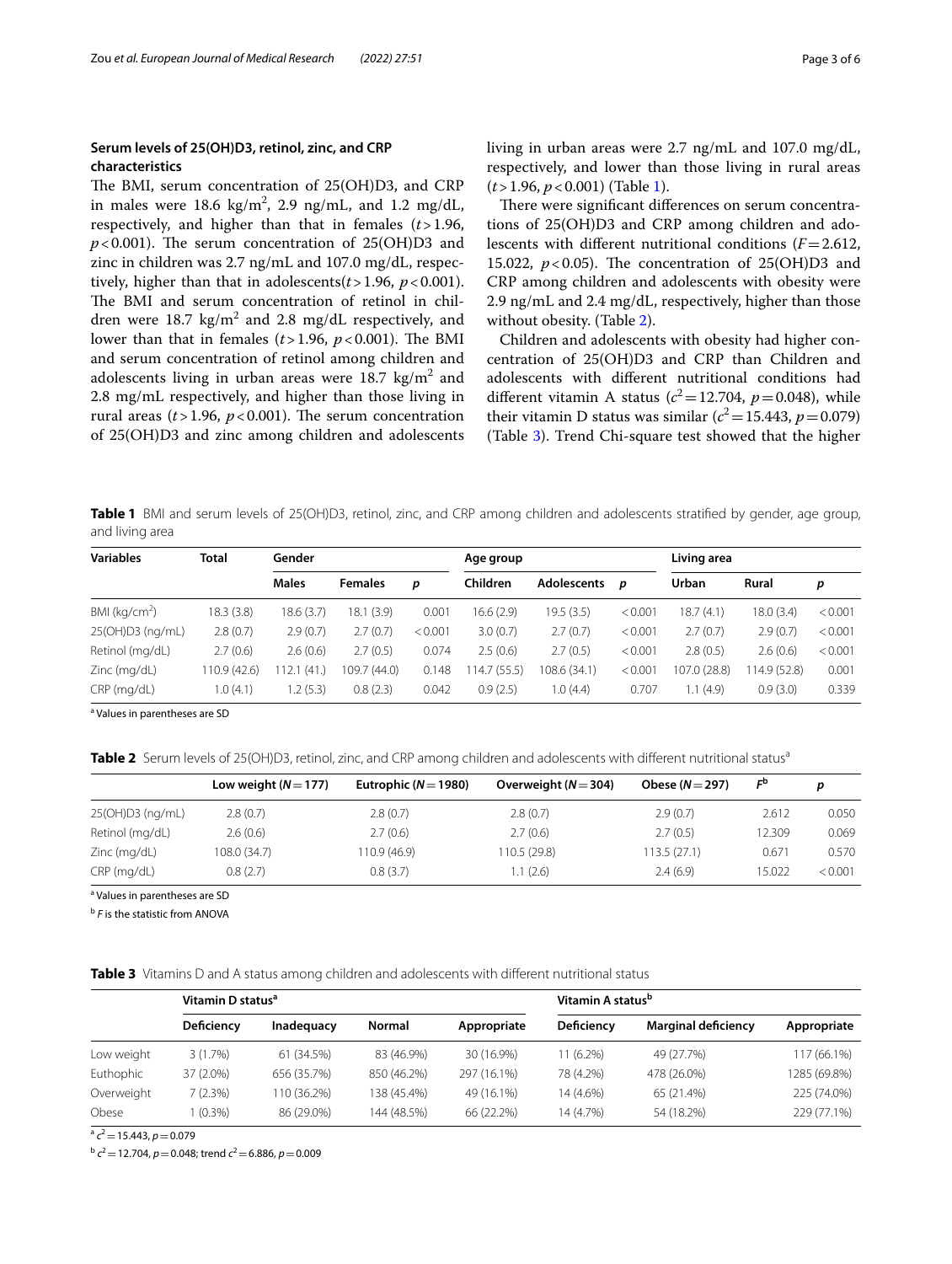the vitamin A status, the larger the BMI value  $(c^2=6.886,$  $p = 0.009$ ).

## **Multifactor analysis for the associated micronutrients and CRP of overweight and obesity**

A total of 2818 children and adolescents were included in multifactor analysis, and we found that female [odds ratio (OR) = 0.68, 95% CI 0.49–0.81], living in rural area (OR=0.68, 95% CI 0.56–0.82), age (OR=0.95, 95% CI 0.92–0.98), high CRP concentration ( $OR = 1.08$ , 95% CI 1.04–1.12), and appropriate retinol level ( $OR = 1.32$ , 95% CI 1.09–1.59) were associated with obesity compared to low/normal BMI. We also found that female ( $OR = 0.58$ , 95% CI 0.45–0.76), living in rural area (OR=0.63, 95% CI 0.49–0.82), age (OR=0.89, 95% CI 0.86–0.94), high CRP concentration ( $OR = 1.11$ , 95% CI 1.06–1.16), and appropriate retinol level (OR=1.55, 95% CI 1.19–2.02) were associated with overweight compared to low/normal BMI (Table [4](#page-3-0)).

## **Discussion**

In the present study, gender, age, living area, CRP concentration, and vitamin A status were associated with children and adolescents with overweight and obesity.

In line with our fndings, some systematic reviews have reported on growing prevalence of obesity and overweight among children and adolescents. A meta-analysis concluded that the prevalence of obesity in children and adolescents aged 2–19 years in the United States in

<span id="page-3-0"></span>**Table 4** Multifactor analysis for the associated micronutrients and CRP of overweight and obesity (*N*=2818)

| <b>Factors</b>                                                            | β        | p       | ΟR   | 95% CI for OR |       |
|---------------------------------------------------------------------------|----------|---------|------|---------------|-------|
|                                                                           |          |         |      | Lower         | Upper |
| Multifactor analysis for children and adolescents with overweight         |          |         |      |               |       |
| Gender (female/male)                                                      | $-0.538$ | < 0.001 | 0.58 | 0.45          | 0.76  |
| Living area (rural area/<br>urban area)                                   | $-0.457$ | 0.001   | 0.63 | 0.49          | 0.82  |
| Age                                                                       | $-0.112$ | < 0.001 | 0.89 | 0.86          | 0.94  |
| CRP (mg/dL)                                                               | 0.103    | < 0.001 | 1.11 | 1.06          | 1.16  |
| Vitamin A status (appropri-<br>ate/marginal deficiency<br>and deficiency) | 0.439    | 0.001   | 1.55 | 1.19          | 2.02  |
| Multifactor analysis for children and adolescents with obesity            |          |         |      |               |       |
| Gender (female/male)                                                      | $-0.386$ | < 0.001 | 0.68 | 0.57          | 0.83  |
| Living area (rural area/<br>urban area)                                   | $-0.392$ | < 0.001 | 0.68 | 0.56          | 0.82  |
| Age                                                                       | $-0.053$ | 0.001   | 0.95 | 0.92          | 0.98  |
| CRP (mg/dL)                                                               | 0.078    | < 0.001 | 1.08 | 1.04          | 1.12  |
| Vitamin A status (appropri-<br>ate/marginal deficiency<br>and deficiency) | 0.285    | 0.004   | 1.32 | 1.09          | 1.59  |

2011–2014 was 17.0%, while the prevalence of extreme obesity was 5.8% [[15\]](#page-5-7). A systematic review in Asia reported that the overall prevalence by gender was 7.0% and 4.8% in boys and girls for obesity in children, and 11.7% and 10.9% in boys and girls, respectively, for overweight in children [\[16](#page-5-8)]. We found that the prevalence of overweight and obesity was 22.9% and 11.2%, respectively, higher than the previous literature. Similarly, we also found that the prevalence among males were higher than among females. We found higher prevalence of obesity and overweight in urban areas. Conversely, a study in Bangladesh reported that overweight and obesity were associated with rural participants [\[17](#page-5-9)]. A study of China base on 1995–2014 revealed that overweight and obesity increased in Chinese children and adolescents, particularly in rural areas [\[5](#page-4-4)]. Our study was carried out in 2016–2017, whether there is a long-term trend in the distribution of obesity in urban and rural areas still needs to be further studied.

CRP is produced in the liver, macrophages, and adipose tissues. Elevated serum CRP is associated with obesity among children. A study in Japan reported that CRP increased the risk of obesity in school children [\[18](#page-5-10)]. Nappo reported that CRP levels are associated to higher body mass and overweight/obesity risk in a large population of European children. Children with higher baseline levels of CRP were at higher risk of developing overweight/obesity during growth [[19\]](#page-5-11). We confrmed that CRP level was higher in obese or overweight than that in non-obese children, as reported in previous studies. The mechanism lies in that obese children present increased oxidative stress and impaired infammation and insulin sensitivity, which in turn results in similar impaired endothelial dysfunction and early signs of atherosclerosis [[20\]](#page-5-12). Obesity is a pro-inflammatory state that may predispose patients to acute coronary syndrome characterized by chronic low-grade infammation resulting in endothelial dysfunction  $[21]$ . Thus, CRP plays an important role in the prevention of chronic infammation associated with obesity in the early stages of life.

Our previous study reported that the prevalence of vitamin A defciency was 4.5%, and the prevalence of marginal defciency of vitamin A was 24.7% [[22](#page-5-14)]. At present, the nutritional status of vitamin A is not optimistic. This study found that the retinol level of obese students is higher than that of non-obese children, which may be related to the dietary structure of obese children [[23](#page-5-15)]. Liang reported that vitamin A metabolism may be disordered in obese children, although children with obesity have higher vitamin levels than lean children [\[24\]](#page-5-16). Gajewska reported that BMI value may infuence the vitamin A status in obese children after therapy [[25](#page-5-17)]. Gajewska suggested there is an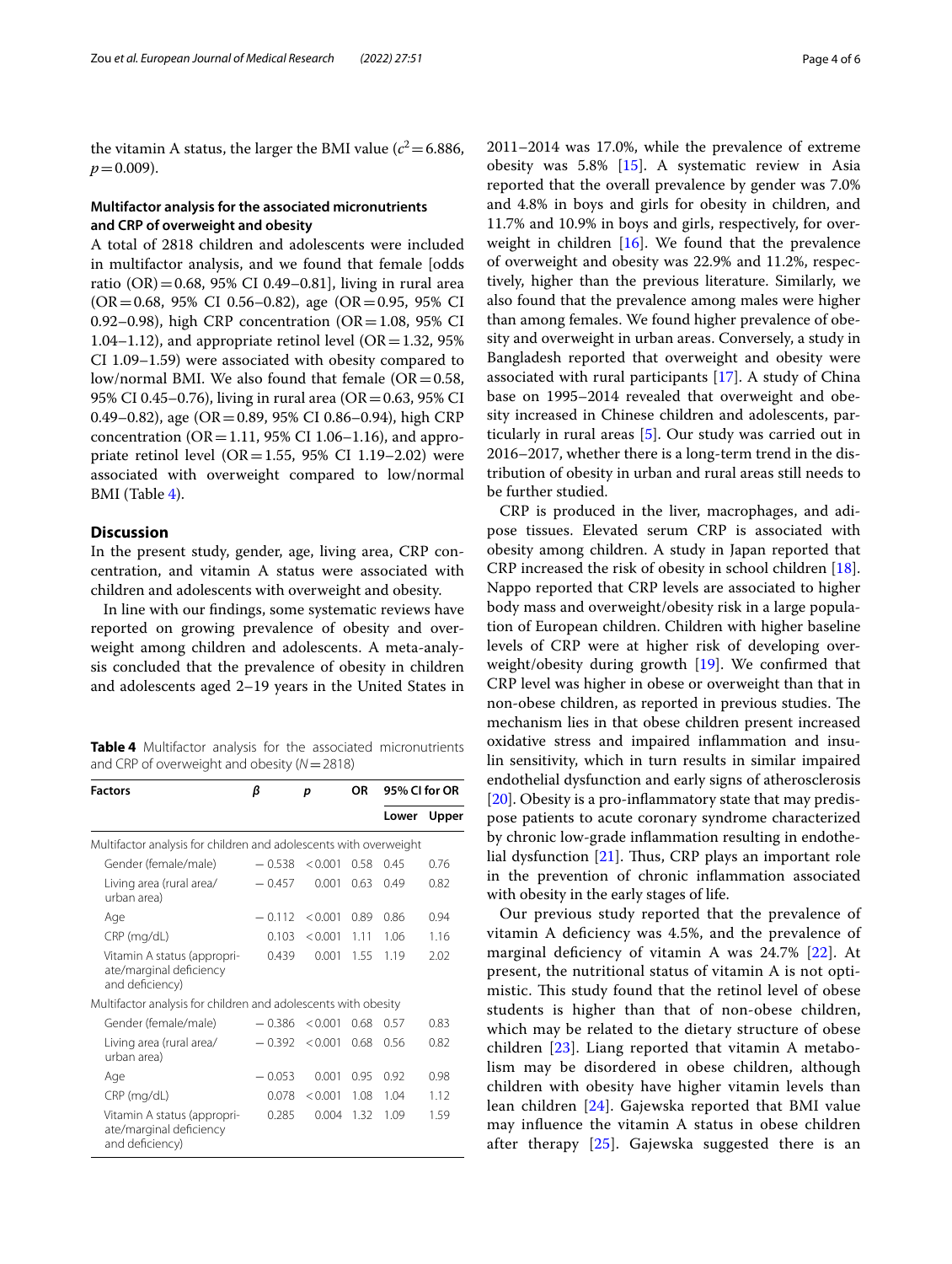occurrence of relationships between vitamin A and oxidized LDL in prepubertal obese children. Vitamin A concentrations is associated with dyslipidemia  $[26]$  $[26]$ . The relationship and mechanism between obesity and vitamin A should be further explored in the future study.

Vitamin D can regulate calcium and phosphorus metabolism in the body and promote its absorption, thereby afecting bone calcifcation. Human vitamin D can be obtained in two ways. One is in the sunlight under UV irradiation, the other is ingested through food. Shaikh reported that children with high BMI showed extremely high prevalence of vitamin D defciency [[27](#page-5-19)]. Kang reported that during the coronavirus disease-2019 (COVID-19) pandemic, increased childhood obesity and vitamin D defciencies were observed [[28](#page-5-20)]. Meta-analysis reported that children and adolescents with obesity have higher risk of vitamin D defciency [[29,](#page-5-21) [30](#page-5-22)]. Also, a positive association between obesity and lower 25(OH)D serum concentration was found among Chinese adults [\[31](#page-5-23)]. Our study found that children and adolescents with obesity had higher concentration of 25(OH)D3, while in the multifactor analysis, vitamin D status was not the infuencing factors for children and adolescents with obesity or overweight. The next step of research will further explore the influencing factors of vitamin D status, in order to better explore the relationship between vitamin D and obesity. Further large-scale prospective cohort studies or randomized controlled trials are warranted to explore this association and causality. It is suggested to encourage physical exercise, the reduction of screen time, and healthy eating habits in order to reduce the prevalence of overweight and obesity in children and adolescents and the impact of associated comorbidities, to keep the appropriate micronutrient status [[32\]](#page-5-24).

In China, measurement of serum CRP levels is not included in school health checkups, and it is difficult to obtain informed consent for blood sampling from school children and their parents. Thus, few serological surveys have been performed in healthy children. We performed serological tests in the China National Nutrition and Health Survey 2016–2017 and evaluated the relationship between the test results and obesity.

Limitations of the present study should be noted. Since it is a cross-sectional study, causality cannot be established. Obesity and micronutrient status may be related to dietary intake and physical activity, which needs to be further explored in future research. We have measured some parameters related to nutrition in blood in this study and we will do complete blood picture in future studies to facilitate more comprehensive analysis. Limitation also includes generalizability issues and selection bias issues.

## **Conclusions**

In summary, the present study documented gender, living area, age group, CRP concentration, and vitamin A status were associated with children and adolescents with overweight and obesity. More attention in the intervention of overweight and obesity should be paid to boys living in urban areas, and high serum CRP level should also be concerned.

#### **Acknowledgements**

The authors are grateful to all the school health care staffs participating in this study.

#### **Authors' contributions**

YZ and RZ contributed to conceptualization and resources; YZ and LH were involved in methodology; DS and DZ contributed to software; YF and JM were involved in investigation; YZ was involved in writing and project administration. All authors read and approved the fnal manuscript.

#### **Funding**

This study was supported by the Research project on youth and youth work in Zhejiang Province (ZQ202284) and the Basic Public Welfare Research Plan of Zhejiang Province (LGF19H260002).

#### **Availability of data and materials**

The supporting data can be acquired via correspondence author.

#### **Declarations**

#### **Ethics approval and consent to participate**

This study was approved by the ethics committee of Zhejiang Provincial center for disease control and prevention. A signed consent by each participant was asked to provide.

#### **Consent for publication**

All the authors were consent for publication.

#### **Competing interests**

The authors declare no competing interests.

Received: 17 September 2021 Accepted: 28 February 2022 Published online: 04 April 2022

#### **References**

- <span id="page-4-0"></span>1. Dietz WH. Double-duty solutions for the double burden of malnutrition. Lancet. 2017;390(10113):2607–8.
- <span id="page-4-1"></span>2. de Onis M, Blössner M, Borghi E. Global prevalence and trends of overweight and obesity among preschool children. Am J Clin Nutr. 2010;92(5):1257–64. <https://doi.org/10.3945/ajcn.2010.29786>.
- <span id="page-4-2"></span>3. [https://www.who.int/news-room/fact-sheets/detail/obesity-and-overw](https://www.who.int/news-room/fact-sheets/detail/obesity-and-overweight) [eight](https://www.who.int/news-room/fact-sheets/detail/obesity-and-overweight). Accessed 9 June 2021.
- <span id="page-4-3"></span>4. Dong B, Zou Z, Song Y, et al. Adolescent health and healthy China 2030: a review. J Adolesc Health. 2020;67(5S):S24–31.
- <span id="page-4-4"></span>5. Dong Y, Jan C, Ma Y, et al. Economic development and the nutritional status of Chinese school-aged children and adolescents from 1995 to 2014: an analysis of fve successive national surveys. Lancet Diabetes Endocrinol. 2019;7(4):288–99.
- <span id="page-4-5"></span>6. Di Cesare M, Soric M, Bovet P, et al. The epidemiological burden of obesity in childhood: a worldwide epidemic requiring urgent action. BMC Med. 2019;17(1):212.
- <span id="page-4-6"></span>7. Friedemann C, Heneghan C, Mahtani K, et al. Cardiovascular disease risk in healthy children and its association with body mass index: systematic review and meta-analysis. BMJ. 2012;345:e4759.